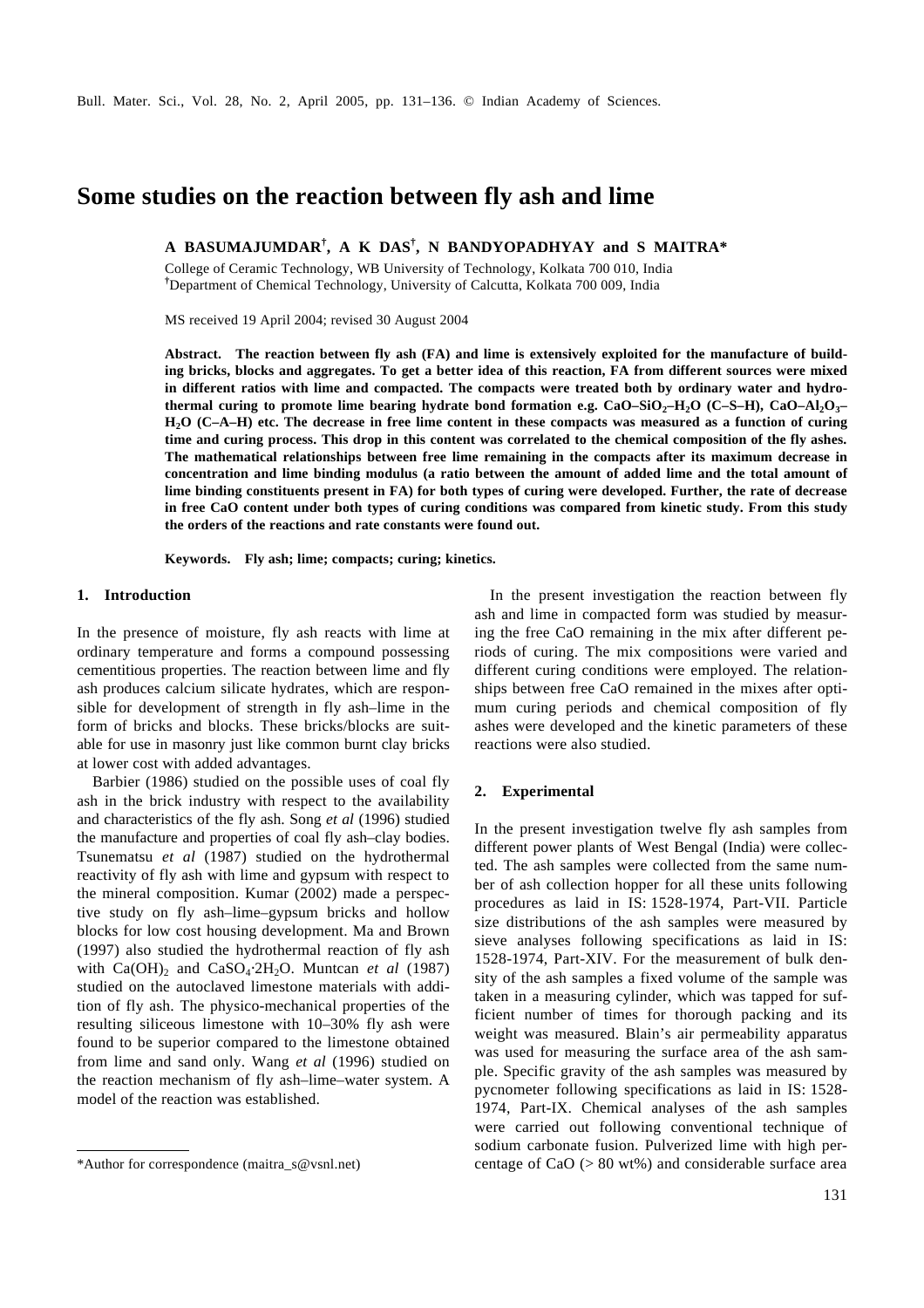$(10,800 \text{ cm}^2/\text{g})$  was used in the present investigation. The test compacts were prepared by mixing fly ash and lime in different requisite proportions in a laboratory mixer. The mixing time was 6 h for all the cases as it was found to be optimum for homogeneous mixing. The optimality was tested analysing different random proportion of the mix for  $SiO<sub>2</sub>$  and lime content. The homogeneous mix thus obtained was compacted with 5% moisture using a laboratory hydraulic press at different levels of compaction pressure (from 200 kg/cm<sup>2</sup> to 325 kg/cm<sup>2</sup>). The test compacts were cured under two different conditions. In water curing the test specimens were immersed in water at ambient temperature. For steam curing the samples were kept in a low-pressure autoclave at an average steam pressure and temperature of 2⋅5 kg/cm<sup>2</sup> and 120°C, respectively. The free lime content in the test specimens was measured chemically using the procedure described by Hanna *et al* (1938, 1939). Free lime was determined utilizing the solubility of lime in a solvent containing 1 part by volume of pure glycerol to 5 volumes of absolute alcohol. The glycerol used was anhydrous containing 99⋅5% glycerol with a specific gravity of 1⋅251 at 25°C. The alcohol used was 99% ethyl alcohol. The indicator used was 0⋅18 g phenolphthalein in 2160 ml of the mixed solvent. The solution used for titrating the lime was prepared by dissolving 16 g dry crystalline ammonium acetate in 1 litre of alcohol. It was standardized as follows: About 0⋅1 g of freshly ignited CaO was placed in a 200 ml Erlenmeyer flask and 60 ml of glycerol–ethyl alcohol solvent was added to it and the CaO was dispersed by shaking. A reflux condenser was fitted and the mixture was boiled for 5–20 min and the mix was titrated again. This process was continued until the free CaO content did not increase by more than 0⋅05% after 2 h of boiling.

The free lime estimation was carried out by weighing 1 g of finely ground sample into a flask, adding 60 ml of the solvent and proceeding as in the standardization of the ammonium acetate solution. The free lime content of cement was calculated as follows

$$
\% \text{ CaO} = \frac{100 \text{ EV}}{W},
$$

where, *E* is the equivalent of standard ammonium acetate solution in g CaO per ml, V the ml of ammonium acetate solution required and *W* the weight of the sample taken.

### **3. Results**

Lime reacts with oxide components like silica, alumina and iron oxide of FA to develop different types of lime bearing phases like calcium silicate, calcium aluminate, calcium aluminosilicate etc and these phases are subsequently hydrated in the presence of water to form different hydrates. These hydrates are responsible for the development of strength in the fly ash–lime compacts (Watt and Throne 1996).

From the chemical analysis of FA samples it was observed that the total amount of silica, alumina and iron oxides varied from 70–90% in the compositions (table 1). Glassy phase content of the samples also varied between 75 and 85%. Therefore, four different FA samples were selected from the lot for carrying out experiment with total pozzolanic oxide contents of 70%, 80%, 85% and 90%, respectively (table 2). Particle size distribution of these four samples is shown in figure 1. These were likely to represent the trend in compositional variation that would affect the degree of interaction with lime. These different fly ash samples were mixed with lime in different ratios: 90 : 10, 80 : 20, 70 : 30 and 60 : 40, respectively.

### 3.1 *Effect of compaction pressure*

Compaction pressure has a distinct effect on the reaction between lime and fly ash. To study this effect fly ash and lime mixes were compacted at different pressures and the compacts were subjected to hydrothermal curing for a period of 10 h. It was observed that a sharp reduction in free CaO content took place at a compaction pressure of 200 kg/cm<sup>2</sup> and after 300 kg/cm<sup>2</sup> of compaction pressure, no significant change in free lime concentration was observed. Compaction pressure enhanced the inter-granular contacts, thus facilitating the progress of reaction by increasing the formation of more interfacial contact areas between the reactants. But a critical inter-particle gap or space is required for the formation of different interfaces and migration of the lime bearing hydrated phases formed from its origin to other places. Perhaps at higher pressures this gap is reduced which decreases the rate of reaction. Therefore, in the present investigation all the compacts were prepared with a compaction pressure of  $200 \text{ kg/cm}^2$ .

The depletion in free lime concentrations in the compacts was observed to occur at comparatively rapid rate initially after the onset of curing process. But after a definite curing period, lime reaction rate slowed down and no significant change in free lime concentration took place.

#### 3.2 *Curing conditions and lime binding modulus of fly ashes*

Curing under ambient condition (figure 2) revealed that the maximum reduction in the concentration of free CaO takes place between 50 and 55 days and beyond this period the drop in free CaO content in the samples was not significant. In case of hydrothermal curing condition this period was observed to be 10 h (figure 3). It was also observed that within this period, the extent of reduction in free CaO content varied from 87–96% for different fly ash–lime compacts. In samples with higher proportion of fly ash, the extent of reduction in free CaO content was observed to be more. It indicates that the rate of pozzo-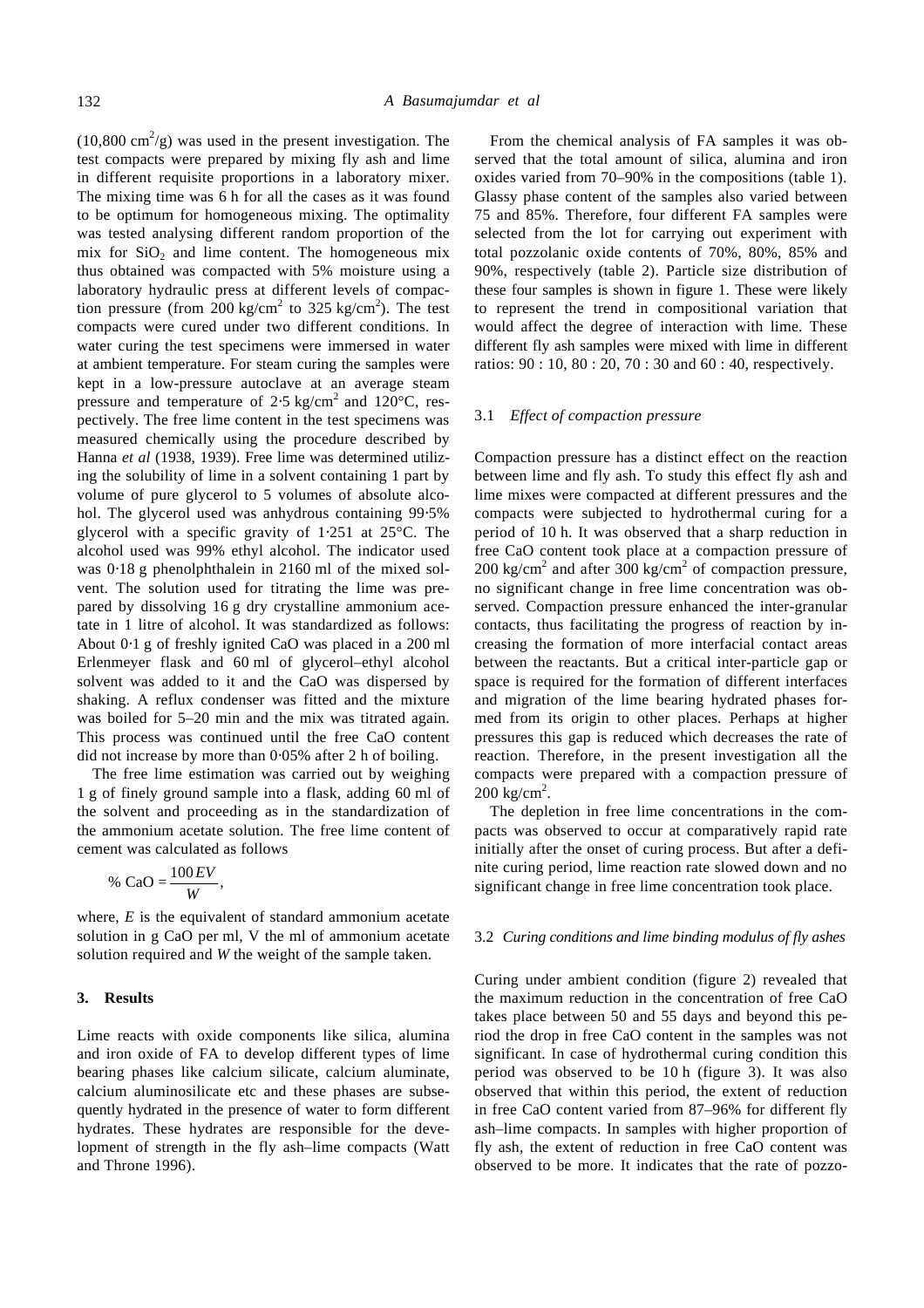**Table 1.** Physico-chemical properties of the ash samples.

|                                   | A. Chemical composition of the ash samples (A–H) |                       |                                  |                       |                       |                     |                       |                                |
|-----------------------------------|--------------------------------------------------|-----------------------|----------------------------------|-----------------------|-----------------------|---------------------|-----------------------|--------------------------------|
|                                   | A<br>Wt%                                         | B<br>W <sub>t</sub> % | $\mathsf{C}$<br>W <sub>t</sub> % | D<br>W <sub>t</sub> % | E<br>W <sub>t</sub> % | $\mathbf{F}$<br>Wt% | G<br>W <sub>t</sub> % | H<br>W <sub>t</sub> %          |
| SiO <sub>2</sub>                  | 53.20                                            | 62.20                 | 54.30                            | 61.11                 | 57.48                 | 60.11               | 60.20                 | 64.31                          |
| $Al_2O_3$                         | 24.50                                            | 22.50                 | 23.30                            | 23.80                 | 32.60                 | 26.55               | 23.90                 | 25.60                          |
| Fe <sub>2</sub> O <sub>3</sub>    | 6.20                                             | 7.60                  | 8.30                             | 7.20                  | 3.48                  | 5.84                | 7.80                  | 4.45                           |
| CaO                               | 1.70                                             | 1.56                  | 1.42                             | 1.35                  | 1.98                  | 4.83                | 2.06                  | 1.03                           |
| MgO                               | 1.30                                             | 1.01                  | 0.68                             | 1.35                  | 1.06                  | 1.25                | 0.70                  | 0.97                           |
| <b>LOI</b>                        | 8.40                                             | 2.40                  | 5.80                             | 1.14                  | 1.22                  | 0.63                | 0.35                  | 0.58                           |
| Na <sub>2</sub> O                 | 0.30                                             | 0.21                  | 1.43                             | 0.30                  | 0.28                  | 0.22                | 0.51                  | 0.60                           |
| $K_2O$                            | 2.15                                             | 0.92                  | 1.38                             | $1-10$                | 0.46                  | 0.75                | 0.73                  | 1.02                           |
| SO <sub>3</sub>                   | 0.20                                             | 0.11                  | 0.23                             | 0.25                  | 0.19                  | 0.35                | 1.97                  | 0.16                           |
| TiO <sub>2</sub>                  | 1.03                                             | 1.40                  | 1.45                             | 2.10                  | 0.94                  | 0.78                | 0.42                  |                                |
| C <sub>1</sub>                    | 0.01                                             |                       | 0.02                             |                       | 0.01                  |                     |                       | $\qquad \qquad \longleftarrow$ |
| $P_2O_5$                          | 0.86                                             |                       |                                  |                       | 0.24                  |                     |                       |                                |
| B. Physical properties            |                                                  |                       |                                  |                       |                       |                     |                       |                                |
| Bulk density $(g/cm^3)$           | 0.97                                             | 0.70                  | 0.91                             | 0.79                  | 0.86                  | 0.90                | 0.82                  | 0.72                           |
| Specific gravity                  | 2.50                                             | 1.98                  | 2.21                             | 2.11                  | 2.14                  | 2.43                | 2.12                  | 1.98                           |
| Surface area (Blain's, $cm^2/g$ ) | 5515                                             | 3960                  | 3775                             | 3358                  | 6280                  | 3025                | 4120                  | 5210                           |

A. Chemical composition of the ash samples (I–L)

|                                                 | I<br>W <sub>t</sub> % | J<br>W <sub>t</sub> % | K<br>W <sub>t</sub> % | L<br>W <sub>t</sub> % |
|-------------------------------------------------|-----------------------|-----------------------|-----------------------|-----------------------|
| SiO <sub>2</sub>                                | 62.72                 | 61.57                 | 52.00                 | 56.37                 |
| $Al_2O_3$                                       | 29.93                 | 26.33                 | 23.00                 | 26.80                 |
| Fe <sub>2</sub> O <sub>3</sub>                  | 2.13                  | 6.35                  | 2.30                  | 6.10                  |
| CaO                                             | 2.33                  | 0.94                  | 10.50                 | 2.65                  |
| MgO                                             | 0.72                  | 0.84                  | 3.25                  | 1.15                  |
| LOI                                             | 0.52                  | 1.40                  | 2.50                  | 2.14                  |
| Na <sub>2</sub> O                               | 0.19                  | 0.15                  | 1.33                  | 0.36                  |
| $K_2O$                                          | 0.25                  | 0.70                  | 1.88                  | 1.17                  |
| SO <sub>3</sub>                                 | 0.19                  | 0.30                  | 0.63                  | 0.35                  |
| TiO <sub>2</sub>                                | 0.75                  | 2.09                  | 1.95                  | $1-10$                |
| Cl                                              |                       |                       | 0.02                  |                       |
| $P_2O_5$                                        |                       | 0.13                  |                       | 0.31                  |
| B. Physical properties                          |                       |                       |                       |                       |
| Bulk density $(g/cm^3)$                         | 0.77                  | 0.82                  | 0.84                  | 0.91                  |
| Specific gravity                                | 2.10                  | 2.12                  | 2.12                  | 2.41                  |
| Surface area (Blain's, $\text{cm}^2/\text{g}$ ) | 4510                  | 2990                  | 5172                  | 3635                  |

lanic reaction between fly ash and CaO is the maximum up to a critical curing period. The anomalies observed in the intermediate regions might be due to the difference in reactivity of the FA samples, which depends on the particle size, chemical constituents, phase compositions, and the nature of the glassy phases present. Therefore, it may be inferred that the rate of formation of lime bearing hydrated phases such as C–S–H, C–A–H was maximum up to this period.

The reaction between fly ash and lime can be considered mostly as interface controlled. In presence of water vapour the lime is converted to calcium hydroxide and the formed calcium hydroxide reacts with components like silica, alumina, iron oxide and titania constituents of

**Table 2.** Pozzolanicity of the fly ash samples.

|               | <b>rabic <math>\mathbf{z}_i</math>.</b> FOLLORATION of the Hy ash samples. |
|---------------|----------------------------------------------------------------------------|
| Fly ash       | Pozzolanicity [total per cent of<br>$(SiO2 + Al2O3 + Fe2O3)$ constituents] |
| A             | 83.90                                                                      |
| B             | 92.30                                                                      |
| $\mathcal{C}$ | 85.90 (FA2)                                                                |
| D             | 92.11                                                                      |
| E             | 93.56                                                                      |
| F             | 92.50                                                                      |
| G             | 91.90 (FA3)                                                                |
| H             | 94.36                                                                      |
| I             | 94.78 (FA4)                                                                |
| J             | 94.25                                                                      |
| K             | $77.30$ (FA1)                                                              |
| L             | 89.27                                                                      |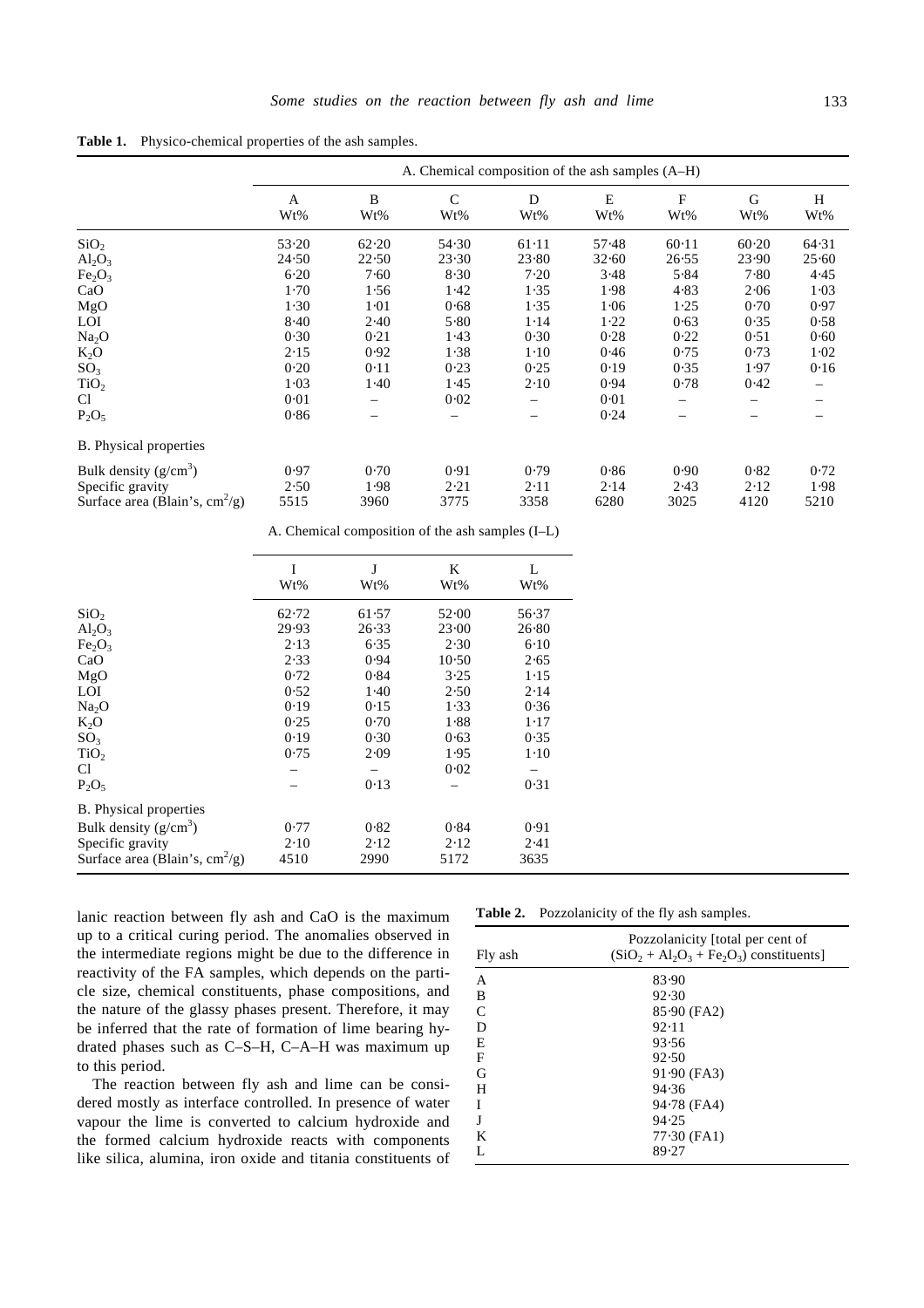FA to form calcium silicate, calcium aluminate, calcium ferrate and calcium titanate. Formation of complex phases like calcium aluminosilicate, calcium iron aluminium silicate cannot be ruled out. These lime-bearing phases are ultimately converted into their hydrates in presence of water vapour.

As lime only reacts with the neutral and acidic components of FA for the development of lime bearing hydrated phases on curing, major constituents like silica, alumina and iron oxide may be considered responsible for binding of lime. The ratio of concentration of initial added lime and the sum total of silica, alumina and iron oxide, i.e.  $CaO/(SiO<sub>2</sub> + Al<sub>2</sub>O<sub>3</sub> + Fe<sub>2</sub>O<sub>3</sub>)$ , was designated as the lime binding modulus of fly ash.

The concentration of free CaO remaining after  $\sim$  55 days for ordinary curing and after  $\sim$  10 h for hydrothermal curing may be taken as more or less constant as the rate of decrease in free CaO beyond these periods was found to be practically insignificant. Therefore, a rela-





Figure 2. Variation in free CaO of fly ash-lime compacts (80 : 20) with water curing.

tionship between lime binding modulus and free lime remaining at these mentioned periods was attempted to develop. Such relationship may be useful in formulating lime–fly ash mix for optimum performances. The relationship between lime binding modulus and free lime content for hydrothermal curing follows an exponential fit and the equation takes the following formula,

$$
y = ae^{(bx)},\tag{1}
$$

where, *y* is the free CaO remaining in the compacts after 10 h and *x* the lime binding modulus of fly ash. The values of the coefficient are  $a = 0.19$  and  $b = 7.36$ , respectively. Standard error is 0⋅11 and correlation coefficient is 0⋅9937.

The relationship between lime binding modulus and free lime content for water curing follows 4th degree polynomial fit

$$
y = a + bx + cx^2,
$$
 (2)

 $y =$  free CaO remaining in the compacts after 55 days and *x* the lime binding modulus of fly ash. The values of the coefficient are  $a = 1.28$ ,  $b = -13.90$ ,  $c = 54.29$ , standard error is 0⋅24 and correlation coefficient is 0⋅9848, respectively.

The equations thus developed were tested on different fly ash–lime compacts with different lime binding modulus (appendix 1). The variations in all the cases were observed within  $\pm 5{\text -}6\%$ . This might be related to the difference in mineralogical compositions, particularly the glassy phases in the fly ash samples.

From the relationship it is evident that the drop in free lime concentration under steam curing takes place at a faster rate compared to the natural curing process. This might be ascribed to the relatively more activation of the fly ash framework at elevated temperature and steam pressure.

To understand the nature of reaction of fly ash with Figure 1. Particle size distribution of different fly ash samples. lime, the order of the reaction was found out from the



Figure 3. Variation in free CaO content of fly ash-lime compacts (80 : 20) with steam curing.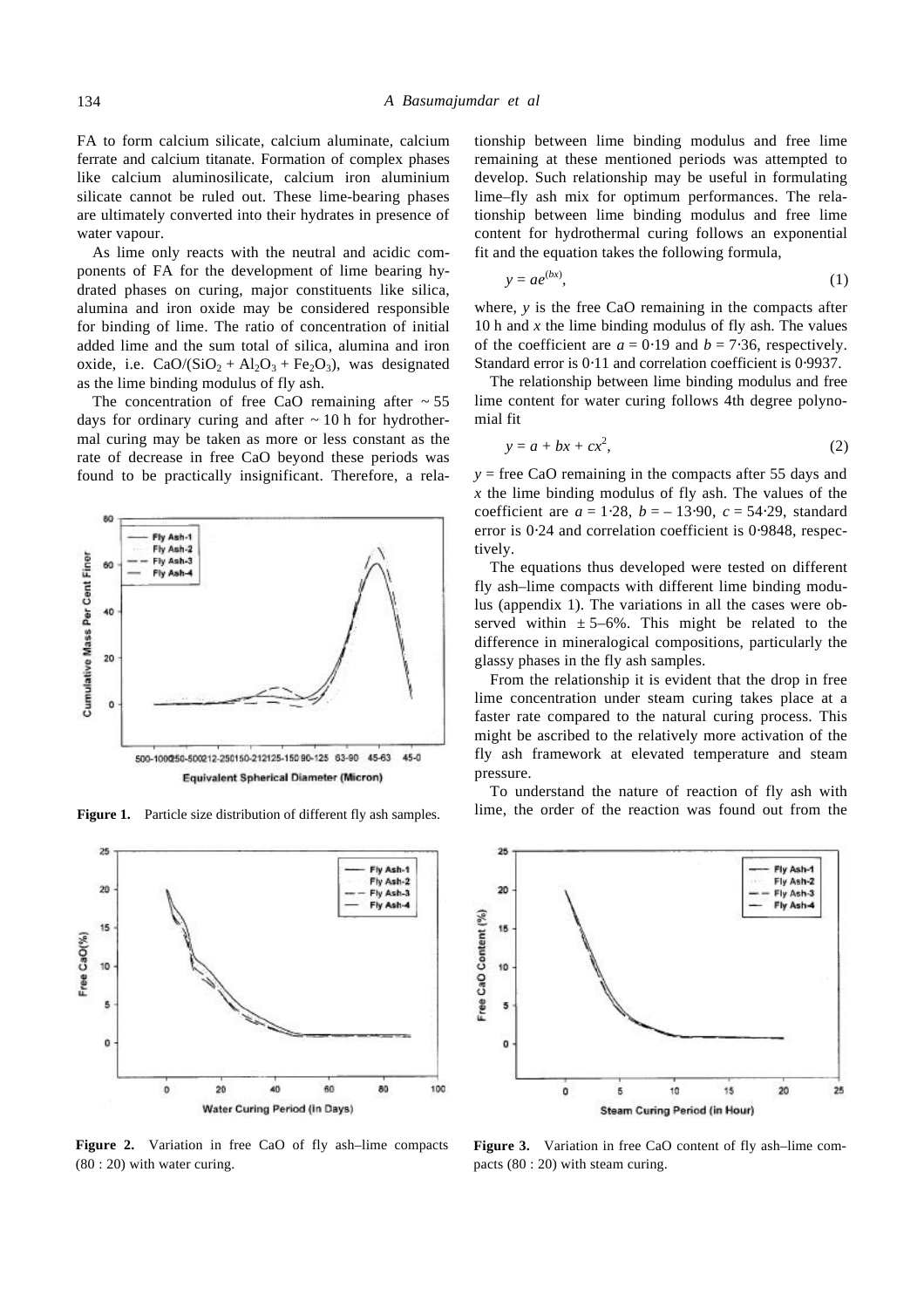previous experiment. For the sake of simplicity in the experimental procedures here only the fly ash with the maximum lime binding modulus was taken with four different compositions of fly ash and lime, ca., 90 : 10, 80 : 20, 70 : 30 and 60 : 40.

From the standard error and correlation coefficient of linearity of all the plots for different orders it might be concluded that for the water curing process the rate of reaction between fly ash and lime is most likely to follow first order kinetics with respect to the lime concentration while in steam curing the reaction between lime and fly ash in the compacted form is most likely to follow second order reaction kinetics with respect to the lime concentration. Probably steam pressure aids in the formation of more interfaces between fly ash and lime and the thermal energy associated with the steam helps in overcoming the energy barrier of the reaction. It was also observed that with the increase in lime concentration the values of the rate constants increased.

The rate of the reaction between fly ash and lime progressively decreased with curing time. This might be related to the formation of different lime bearing hydrated phases, such as calcium silicate hydrate, calcium aluminate hydrate etc on the surface of the ash particles. These hydrated phases cover the surface of the ash particles and reduce the contact of lime and particles further, thereby reducing the rate of reaction.

#### **4. Conclusions**

From the present investigation, it appeared that

(I) The optimum compaction pressure for making class F fly ash–lime compacts by water/steam curing process is 200–250 kg/cm<sup>2</sup>.

(II) For water curing process the maximum reduction in free CaO content takes place after 50–55 days, whereas, for steam curing process the same takes place after 10 h.

(III) The relationship between lime binding modulus of fly ash  $(CaO/SiO<sub>2</sub> + Al<sub>2</sub>O<sub>3</sub> + Fe<sub>2</sub>O<sub>3</sub>)$  and free lime remaining after 10 h of steam curing is  $y = a\mathbf{e}^{bx}$ , where *y* is the free CaO content and *x* the lime binding modulus of fly ash. The values of the coefficients are  $a = 0.19$  and  $b = 7.36$ , respectively. Standard error is 0⋅11 and correlation coefficient is 0⋅9937.

(IV) The relationship between lime binding modulus of fly ash and free lime remaining after 55 days of water curing is  $y = a + bx + cx^2$ , where  $y =$  free CaO remaining in the compacts after 55 days and  $x$  the lime binding modulus of fly ash. The values of the coefficient are  $a =$ 1⋅28, *b* = – 13⋅90, *c* = 54⋅29, standard error is 0⋅24 and correlation coefficient is 0⋅9848, respectively.

(V) The decrease in lime concentration with fly ash with curing time follows mostly first order kinetics and in case of steam curing it follows mostly second order kinetics with respect to the lime concentration in the mix.

#### **Appendix:**

**Table A.** Theoretical and experimental free lime content in samples after 10 hours of steam curing.

| Lime binding<br>modulus | Predicted free<br>lime after 10 h<br>of steam curing | Determined free<br>lime after 10 h<br>of steam curing | Variation<br>$(\%)$ |
|-------------------------|------------------------------------------------------|-------------------------------------------------------|---------------------|
| 0.217                   | 0.938                                                | 0.987                                                 | $5.3(+)$            |
| 0.32                    | 2.00                                                 | 1.932                                                 | $3.4(-)$            |
| 0.224                   | 0.987                                                | 1.05                                                  | $6.4 (+)$           |
| 0.357                   | 2.64                                                 | 2.79                                                  | $5.9(+)$            |
| 0.212                   | 0.903                                                | 0.927                                                 | $2.7(+)$            |
| 0.424                   | 4.3                                                  | 4.08                                                  | $4.9(+)$            |
| 0.112                   | 0.43                                                 | 0.447                                                 | $4.1 (+)$           |

**Table B.** Theoretical and experimental free CaO content in samples after 55 days of water curing.

| Lime binding<br>modulus | Predicted free<br>lime after 55 days of<br>water curing | Determined free<br>lime after 55 days of<br>water curing | Variation<br>(% ) |
|-------------------------|---------------------------------------------------------|----------------------------------------------------------|-------------------|
| 0.326                   | 2.51                                                    | 2.66                                                     | $6.1 (+)$         |
| 0.448                   | 5.95                                                    | 6.27                                                     | $5.5(+)$          |
| 0.214                   | 0.79                                                    | 0.83                                                     | $4.7(+)$          |
| 0.238                   | 1.05                                                    | 1.02                                                     | $2.8(-)$          |
| 0.119                   | 0.39                                                    | 0.38                                                     | $1.9(-)$          |
| 0.163                   | 0.45                                                    | 0.479                                                    | $6.5 (+)$         |
| 0.265                   | 1.416                                                   | 1.474                                                    | $4.1 (+)$         |